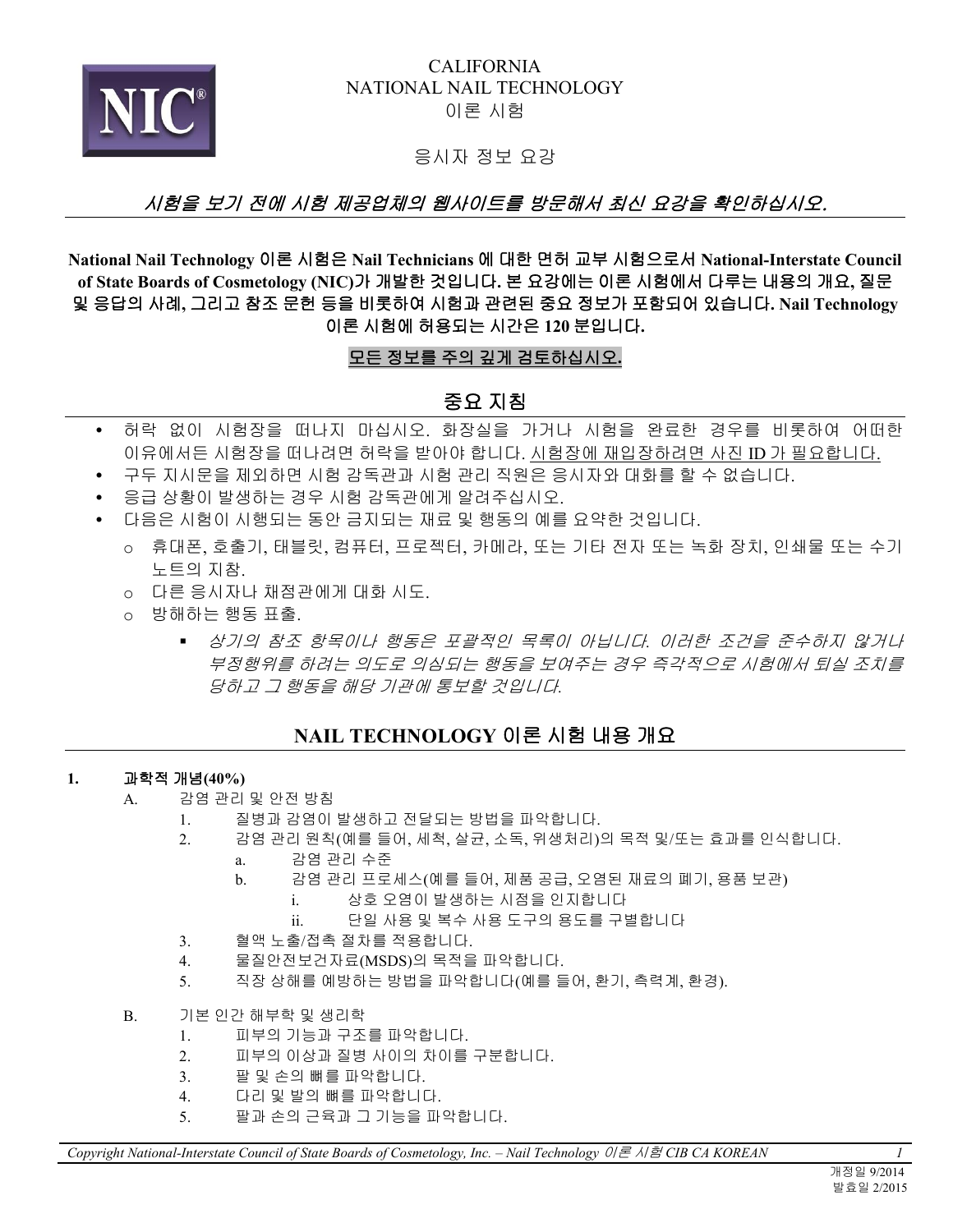- 6. 다리와 발의 근육과 그 기능을 파악합니다.
- C. 손톱 해부학 및 생리학
	- 1. 손톱의 요소를 파악합니다(예를 들어, 뿌리, 맨틀, 조모).
	- 2. 손톱의 기능과 구조를 파악합니다.
	- 3. 손톱 상태, 이상 및 질환의 징후과 증상 사이의 차이점을 구별합니다.
- D. 손톱 제품의 기본 화학
	- 1. 제품 및 성분의 목적 및 효과를 설명합니다.
	- 2. 화학물 사이의 상호 작용을 인식합니다.
	- 3. 화학물과의 물리적인 상호 작용을 인식합니다.
	- 4. 화학적 반응을 인식합니다(예를 들어, 과다노출, 화학적 화상).

#### **2. NAIL TECHNOLOGY** 절차**(60%)**

- A. 고객 상담 및 문서화
	- 1. 고객 상담의 요소를 파악합니다.
	- 2. 고객 손톱 및 피부의 상태를 평가합니다(예를 들어, 손톱 평가).
	- 3. 서비스를 방해하는 상태를 인식합니다(예를 들어, 금기 사항).
	- 4. 서비스 또는 제품을 결정합니다.
	- 5. 고객 기록을 유지합니다(예를 들어, 서비스 기록, 고객 카드, 병력).
- B. 네일 서비스 도구
	- 1. 도구의 기능과 효과를 파악합니다.
		- a. 네일 장비(예를 들어, 테이블, 램프, 전기 파일, 페이큐어 대야)
		- b. 네일 기구(예를 들어, 네일 클리퍼, 큐티클 푸셔)
		- c. 네일 용품, 제품 및 재료(예를 들어, 솜, 로션, 타월)
	- 2. 도구의 안전한 사용을 위한 방침을 따릅니다(예를 들어, 장치, 기구, 용품).
- C. 네일 서비스 준비
	- 1. 감염 관리 절차 후에 작업대/서비스 구역의 셋업을 수행합니다.
	- 2. 고객 및 기술자의 손 및/또는 발의 위생처리를 수행합니다.
- D. 매니큐어 및 페디큐어 서비스
	- 1. 기본 매니큐어 및/또는 페디큐어 서비스를 위한 절차를 안전하게 수행합니다.
		- a. 네일 다듬기
		- b. 큐티클 디테일링(예를 들어, 큐티클 푸싱, 제거, 컨디셔닝)
		- c. 네일 클렌징
		- d. 네일 버프(Buff)하기
		- e. 각질 제거(예를 들어, 풋 파일, 스크럽, AHA)
		- f. 기본 마사지 수행
			- i. 마사지 운동의 메커니즘을 파악합니다
				- a. 경찰법(Effleurage)
				- b. 유찰법(Petrissage)
				- c. 마찰법(Friction)
				- d. 타포트먼트(Tapotement)
			- ii. 마사지 유형의 효과를 인식합니다
				- a. 경찰법(Effleurage)
				- b. 유찰법(Petrissage)
				- c. 마찰법(Friction)
				- d. 타포트먼트(Tapotement)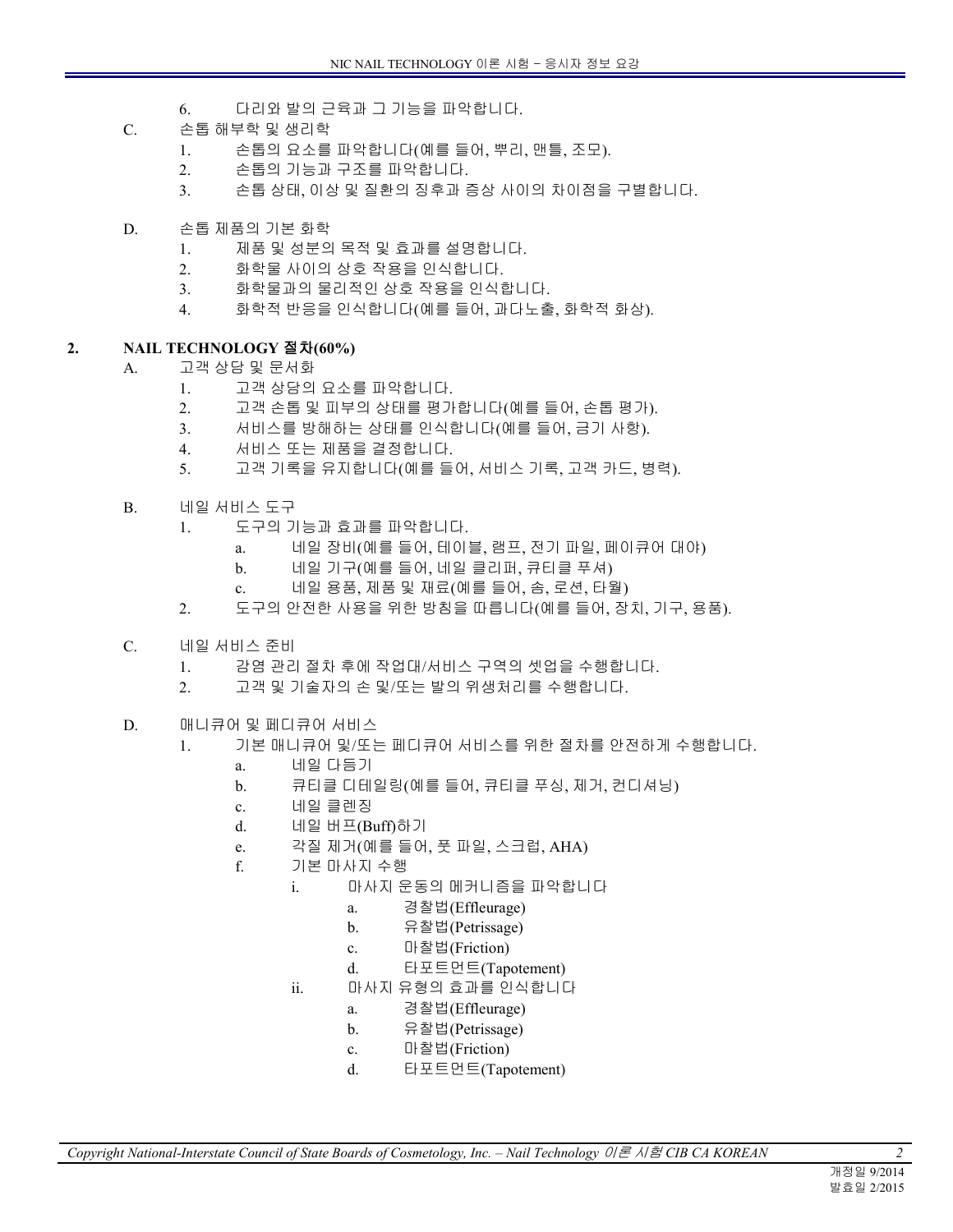- 2. 부가 서비스의 목적과 절차를 인식합니다.
	- a. 파라핀(Paraffin)
	- b. 핫 오일/로션
	- c. 마스크(예를 들어, 해독, 습기)
	- d. 담그는 젤
- E. 손톱 보강 서비스에 대한 시술, 유지보수 및 제거 절차
	- 1. 네일 팁
	- 2. 아크릴
	- 3. 광중합 젤
- F. 감염 관리 지침을 따라 사후 서비스 절차 수행

# **NAIL TECHNOLOGY** 질문 예제

다음의 질문은 NIC Nail Technology 이론 시험에 나오는 것과 유사한 질문의 예입니다. 각 질문 다음에는 4 개의 선택 답안이 있습니다. 단 하나의 항목만이 정답입니다. 정답(키)은 예제 질문 다음에 명시되어 있습니다.

- 1. 페디큐어 시술에서 부석(Pumice stone)은 무엇으로 사용되는가?
	- a. 연마제
	- b. 표백제
	- c. 윤활제
	- d. 수축제
- 2. 매니큐어를 바르기 위한 첫 번째 단계는?
	- a. 손톱의 모양을 다듬는다
	- b. 큐티클을 부드럽게 한다
	- c. 프리엣지(Free edge) 아래를 세정한다
	- d. 기존 매니큐어를 제거한다
- 3. 사용하지 않는 모든 매니큐어 화장 용품을 보관해야 하는 곳은?
	- a. 깨끗한 선반 위
	- b. 매니큐어 테이블
	- c. 깨끗한 매니큐어 시술 키트
	- d. 깨끗하고 밀봉된 용기
- 4. 손톱 주변에 큐티클이 갈라지는 상태를 무엇이라고 하는가?
	- a. 거스러미(Hangnails)
	- b. 익상편(Pterygium)
	- c. 손톱물기(Onychophagy)
	- d. 손발톱세로갈림(Onychorrhexis)
- 5. 손톱에서 신경과 혈관이 있는 곳은?
	- a. 베드(Bed)
	- b. 월(Wall)
	- c. 조갑판(Plate)
	- d. 그루브(Groove)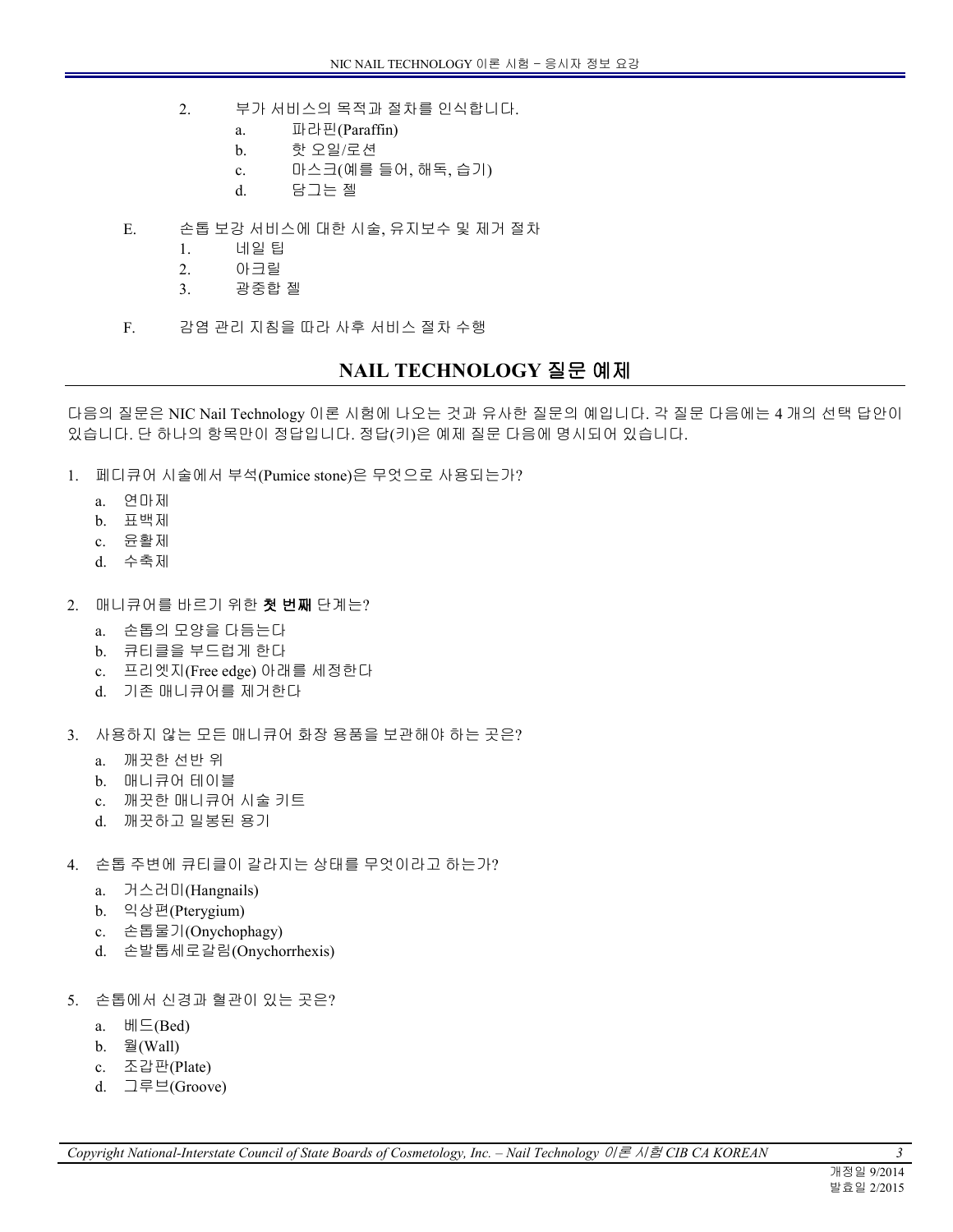- 6. 매니큐어 작업에서 소독제가 사용되는 목적은?
	- a. 손톱을 표백하기 위해
	- b. 가벼운 자상을 치료하기 위해
	- c. 물결 모양의 손톱을 부드럽게 하기 위해
	- d. 손톱에 고광택을 내기 위해
- 7. 매니큐어 기구는 사용할 때마다 어떻게 해야 하는가?
	- a. 수건으로 닦는다.
	- b. 티슈로 닦는다.
	- c. 세척하고 소독한다.
	- d. 건조한 곳에 보관한다.
- 8. 다음 중 유성 매니큐어를 사용하도록 권장되는 것은?
	- a. 백색손발톱(Leuconychia)
	- b. 손톱 갈라짐(Split nail)
	- c. 잘 부스러지는 손톱
	- d. 감염 예방
- 9. 손톱에서 활발하게 성장하는 부분은?
	- a. 라눌라(Lunula, 반월)
	- b. 매트릭스(Matrix, 조모)
	- c. 맨틀(Mantle)
	- d. 프리엣지(Free edge, 손톱끝)
- 10. 갈라진 손톱을 래핑하기 전에 발라야 하는 것은?
	- a. 탑 코팅(Top coat, 광택제)
	- b. 베이스 코팅(Base coat, 손톱 보호제)
	- c. 접착제
	- d. 손톱 경화제

| 정답 |                                                    |  |  |
|----|----------------------------------------------------|--|--|
|    | 4. a 7. c 10. c                                    |  |  |
|    |                                                    |  |  |
|    | 1. a 4. a 7. c<br>2. d 5. a 8. c<br>3. d 6. b 9. b |  |  |

# **NAIL TECHNOLOGY** 참조 문헌

#### 기본 참조 문헌

*Salon Fundamentals Nails – A Resource for Your Skin Care Career*   $2007$ ,  $10<sup>th</sup>$  printing, 1st Edition, June 2013 Pivot Point International, Inc. World Headquarters 1560 Sherman Avenue, Suite 700 Evanston, IL60201 800-886-4247 <www.pivot-point.com>

*Copyright National-Interstate Council of State Boards of Cosmetology, Inc. – Nail Technology* 이론 시험 *CIB CA KOREAN 4*